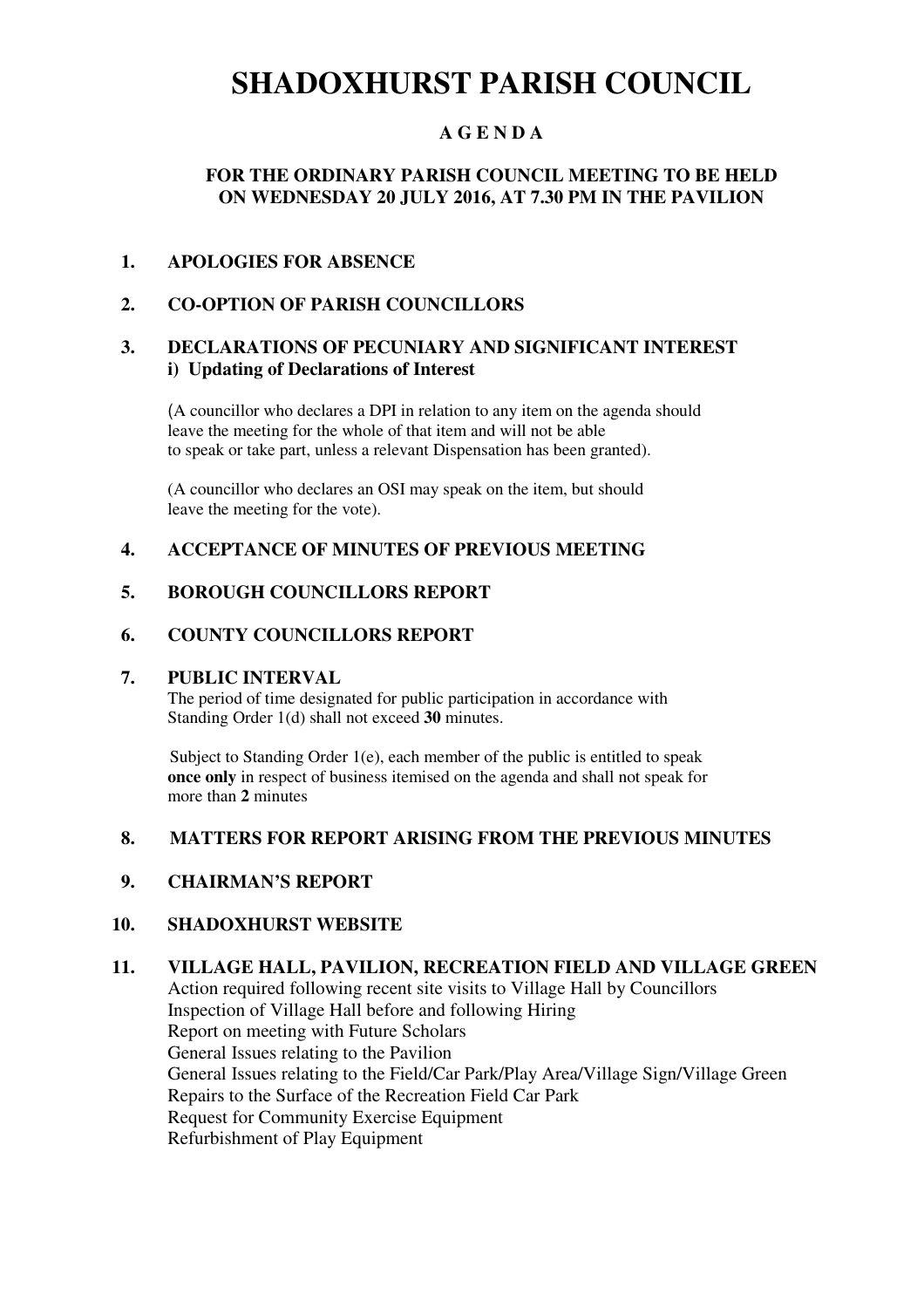# **12. CORRESPONDENCE, FINANCE AND OTHER COUNCIL BUSINESS**

Correspondence/Email Correspondence Account Balance and Payment of Accounts Bank Mandate Insurance **Newsletter**  Risk Assessment Crime and Disorder Road Speed and Safety in the Village Report on Joint Parishes Traffic Committee Report from Village Forum Report on Coffee Club Date of Future Meetings

# **13. PLANNING**

Details of any **a**pplications received by the date of this agenda will be attached. If there is no list attached, no applications will have been received by publication of the agenda. Other applications **may** be discussed if they are received after the date of publication and councillors do not consider them to be contentious. Please contact the Clerk for further information regarding applications.

Any other matters related to Planning issues within the Parish

Formulation of response to Draft Local Plan

- **14. OUTSIDE REPORTS**  Footpath Warden
- **15. VILLAGE RESPONSIBILITIES**  Items to be reported to KHS/PROW/EA

# **16. ITEMS FOR INCLUSION ON THE AGENDA FOR NEXT MEETING**

# **17. FORUM FOR EXCHANGE OF INFORMATION BETWEEN COUNCILLORS**

*Parish Clerk* 13 July 2016